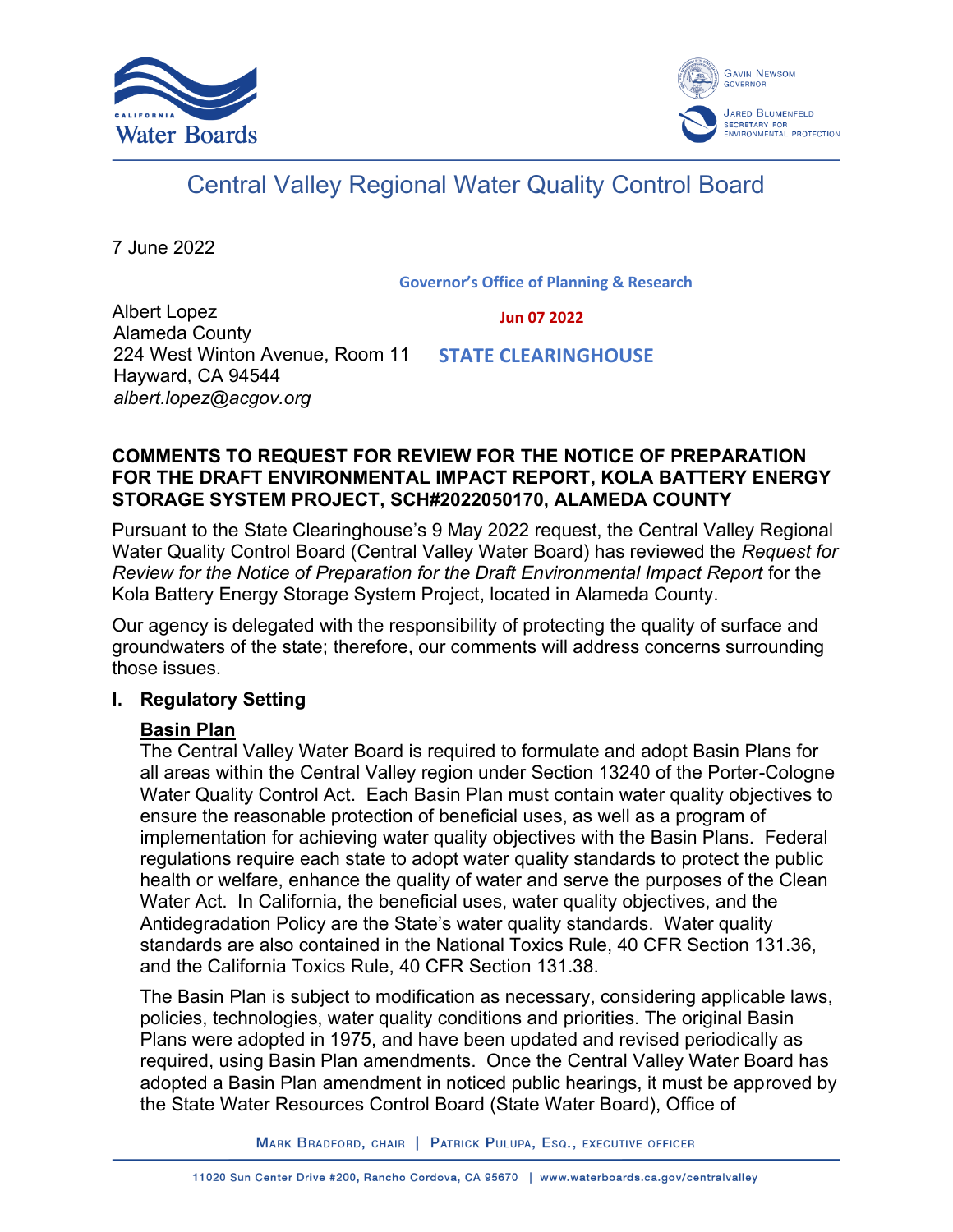Administrative Law (OAL) and in some cases, the United States Environmental Protection Agency (USEPA). Basin Plan amendments only become effective after they have been approved by the OAL and in some cases, the USEPA. Every three (3) years, a review of the Basin Plan is completed that assesses the appropriateness of existing standards and evaluates and prioritizes Basin Planning issues. For more information on the *Water Quality Control Plan for the Sacramento and San Joaquin River Basins*, please visit our website:

[http://www.waterboards.ca.gov/centralvalley/water\\_issues/basin\\_plans/](http://www.waterboards.ca.gov/centralvalley/water_issues/basin_plans/)

#### **Antidegradation Considerations**

All wastewater discharges must comply with the Antidegradation Policy (State Water Board Resolution 68-16) and the Antidegradation Implementation Policy contained in the Basin Plan. The Antidegradation Implementation Policy is available on page 74 at:

https://www.waterboards.ca.gov/centralvalley/water\_issues/basin\_plans/sacsjr\_2018 05.pdf

In part it states:

*Any discharge of waste to high quality waters must apply best practicable treatment or control not only to prevent a condition of pollution or nuisance from occurring, but also to maintain the highest water quality possible consistent with the maximum benefit to the people of the State.*

*This information must be presented as an analysis of the impacts and potential impacts of the discharge on water quality, as measured by background concentrations and applicable water quality objectives.*

The antidegradation analysis is a mandatory element in the National Pollutant Discharge Elimination System and land discharge Waste Discharge Requirements (WDRs) permitting processes. The environmental review document should evaluate potential impacts to both surface and groundwater quality.

#### **II. Permitting Requirements**

## **Construction Storm Water General Permit**

Dischargers whose project disturb one or more acres of soil or where projects disturb less than one acre but are part of a larger common plan of development that in total disturbs one or more acres, are required to obtain coverage under the General Permit for Storm Water Discharges Associated with Construction and Land Disturbance Activities (Construction General Permit), Construction General Permit Order No. 2009-0009-DWQ. Construction activity subject to this permit includes clearing, grading, grubbing, disturbances to the ground, such as stockpiling, or excavation, but does not include regular maintenance activities performed to restore the original line, grade, or capacity of the facility. The Construction General Permit requires the development and implementation of a Storm Water Pollution Prevention Plan (SWPPP). For more information on the Construction General Permit, visit the State Water Resources Control Board website at: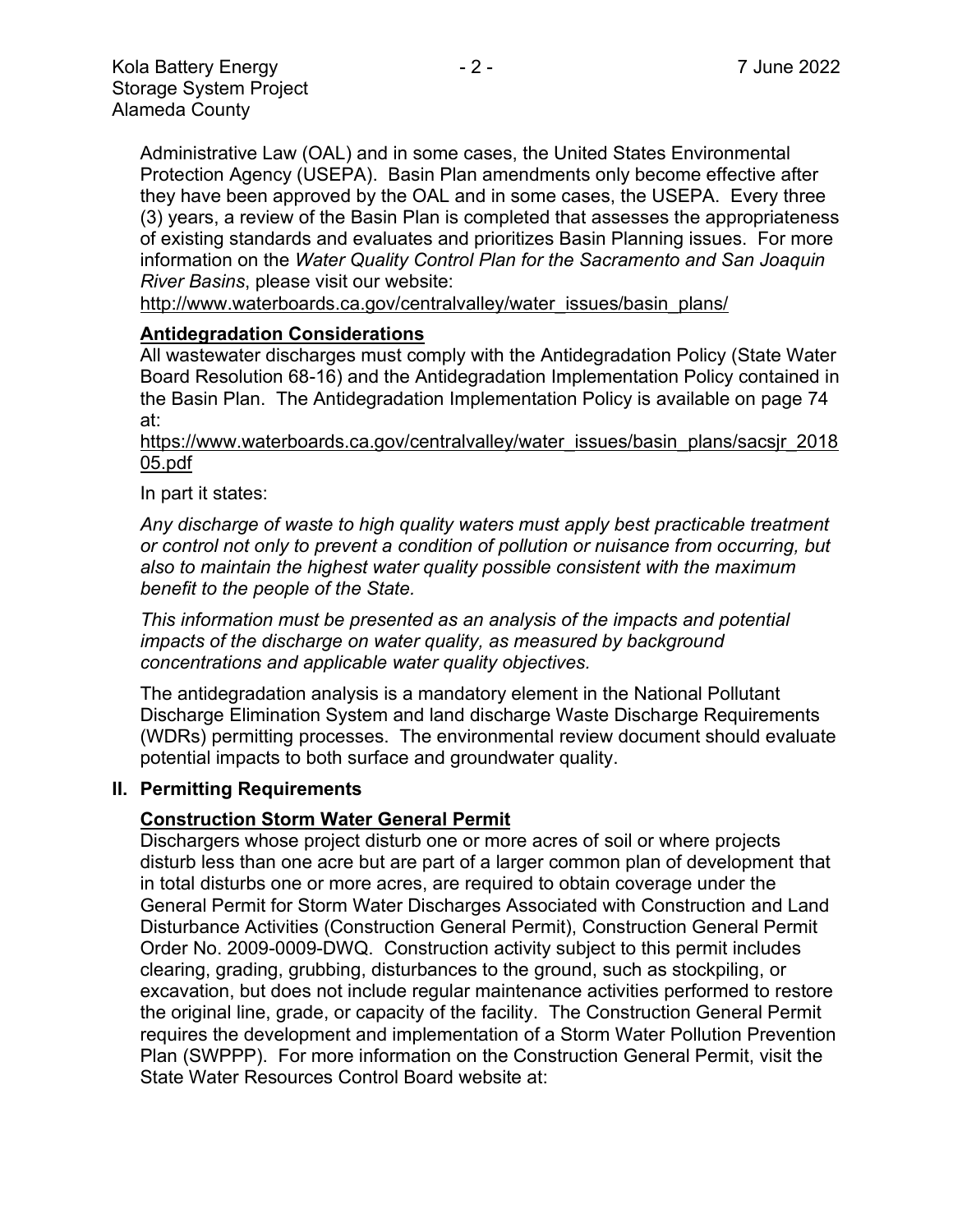[http://www.waterboards.ca.gov/water\\_issues/programs/stormwater/constpermits.sht](http://www.waterboards.ca.gov/water_issues/programs/stormwater/constpermits.shtml) [ml](http://www.waterboards.ca.gov/water_issues/programs/stormwater/constpermits.shtml)

## **Phase I and II Municipal Separate Storm Sewer System (MS4) Permits<sup>1</sup>**

The Phase I and II MS4 permits require the Permittees reduce pollutants and runoff flows from new development and redevelopment using Best Management Practices (BMPs) to the maximum extent practicable (MEP). MS4 Permittees have their own development standards, also known as Low Impact Development (LID)/postconstruction standards that include a hydromodification component. The MS4 permits also require specific design concepts for LID/post-construction BMPs in the early stages of a project during the entitlement and CEQA process and the development plan review process.

For more information on which Phase I MS4 Permit this project applies to, visit the Central Valley Water Board website at:

http://www.waterboards.ca.gov/centralvalley/water\_issues/storm\_water/municipal\_p ermits/

For more information on the Phase II MS4 permit and who it applies to, visit the State Water Resources Control Board at:

http://www.waterboards.ca.gov/water\_issues/programs/stormwater/phase\_ii\_munici pal.shtml

## **Industrial Storm Water General Permit**

Storm water discharges associated with industrial sites must comply with the regulations contained in the Industrial Storm Water General Permit Order No. 2014- 0057-DWQ. For more information on the Industrial Storm Water General Permit, visit the Central Valley Water Board website at:

http://www.waterboards.ca.gov/centralvalley/water\_issues/storm\_water/industrial\_ge neral\_permits/index.shtml

## **Clean Water Act Section 404 Permit**

If the project will involve the discharge of dredged or fill material in navigable waters or wetlands, a permit pursuant to Section 404 of the Clean Water Act may be needed from the United States Army Corps of Engineers (USACE). If a Section 404 permit is required by the USACE, the Central Valley Water Board will review the permit application to ensure that discharge will not violate water quality standards. If the project requires surface water drainage realignment, the applicant is advised to contact the Department of Fish and Game for information on Streambed Alteration Permit requirements. If you have any questions regarding the Clean Water Act

<sup>&</sup>lt;sup>1</sup> Municipal Permits = The Phase I Municipal Separate Storm Water System (MS4) Permit covers medium sized Municipalities (serving between 100,000 and 250,000 people) and large sized municipalities (serving over 250,000 people). The Phase II MS4 provides coverage for small municipalities, including non-traditional Small MS4s, which include military bases, public campuses, prisons and hospitals.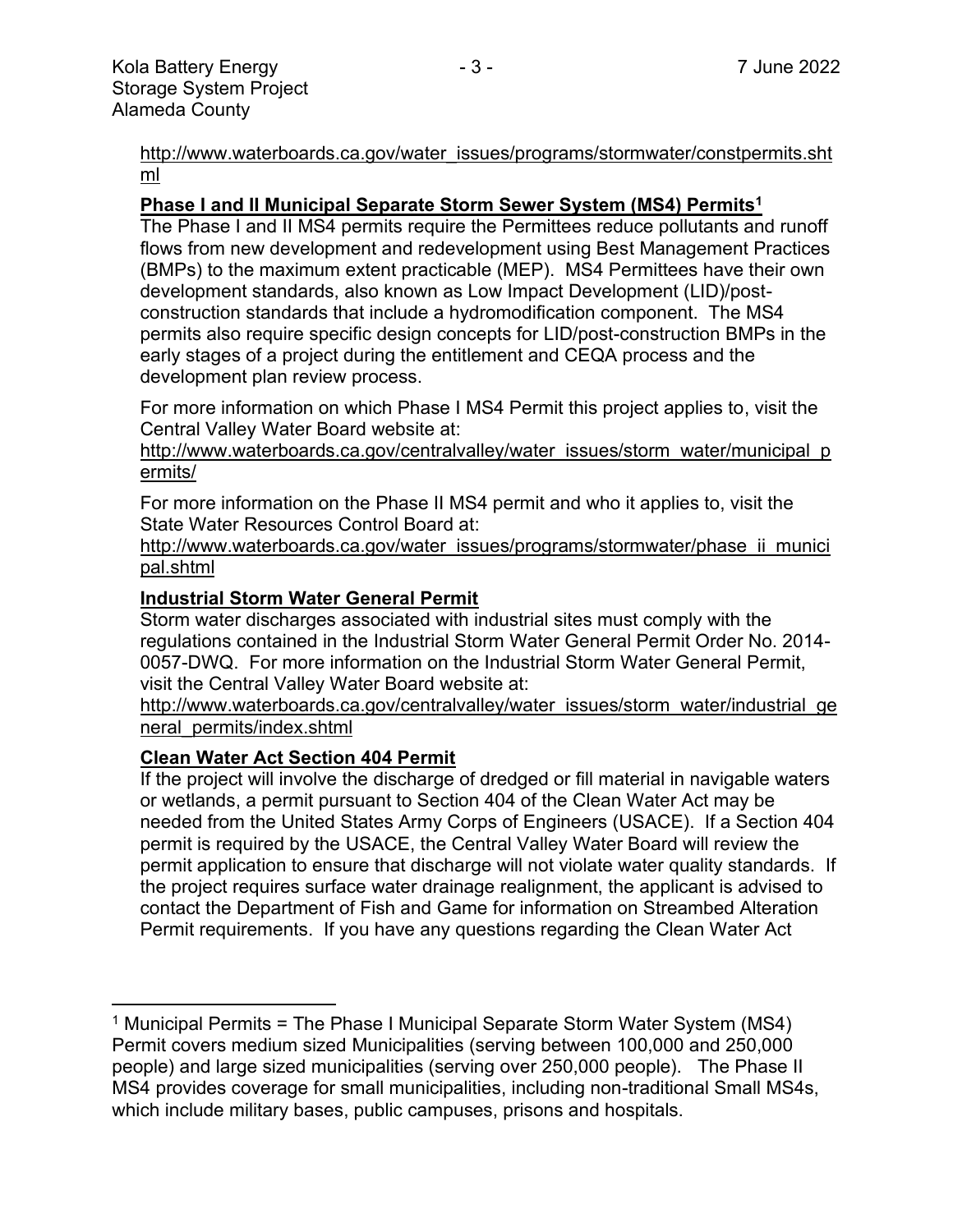Section 404 permits, please contact the Regulatory Division of the Sacramento District of USACE at (916) 557-5250.

## **Clean Water Act Section 401 Permit – Water Quality Certification**

If an USACE permit (e.g., Non-Reporting Nationwide Permit, Nationwide Permit, Letter of Permission, Individual Permit, Regional General Permit, Programmatic General Permit), or any other federal permit (e.g., Section 10 of the Rivers and Harbors Act or Section 9 from the United States Coast Guard), is required for this project due to the disturbance of waters of the United States (such as streams and wetlands), then a Water Quality Certification must be obtained from the Central Valley Water Board prior to initiation of project activities. There are no waivers for 401 Water Quality Certifications. For more information on the Water Quality Certification, visit the Central Valley Water Board website at:

https://www.waterboards.ca.gov/centralvalley/water\_issues/water\_quality\_certificatio n/

## **Waste Discharge Requirements – Discharges to Waters of the State**

If USACE determines that only non-jurisdictional waters of the State (i.e., "nonfederal" waters of the State) are present in the proposed project area, the proposed project may require a Waste Discharge Requirement (WDR) permit to be issued by Central Valley Water Board. Under the California Porter-Cologne Water Quality Control Act, discharges to all waters of the State, including all wetlands and other waters of the State including, but not limited to, isolated wetlands, are subject to State regulation. For more information on the Waste Discharges to Surface Water NPDES Program and WDR processes, visit the Central Valley Water Board website at:https://www.waterboards.ca.gov/centralvalley/water\_issues/waste\_to\_surface\_wat er/

Projects involving excavation or fill activities impacting less than 0.2 acre or 400 linear feet of non-jurisdictional waters of the state and projects involving dredging activities impacting less than 50 cubic yards of non-jurisdictional waters of the state may be eligible for coverage under the State Water Resources Control Board Water Quality Order No. 2004-0004-DWQ (General Order 2004-0004). For more information on the General Order 2004-0004, visit the State Water Resources Control Board website at:

https://www.waterboards.ca.gov/board\_decisions/adopted\_orders/water\_quality/200 4/wqo/wqo2004-0004.pdf

## **Dewatering Permit**

If the proposed project includes construction or groundwater dewatering to be discharged to land, the proponent may apply for coverage under State Water Board General Water Quality Order (Low Threat General Order) 2003-0003 or the Central Valley Water Board's Waiver of Report of Waste Discharge and Waste Discharge Requirements (Low Threat Waiver) R5-2018-0085. Small temporary construction dewatering projects are projects that discharge groundwater to land from excavation activities or dewatering of underground utility vaults. Dischargers seeking coverage